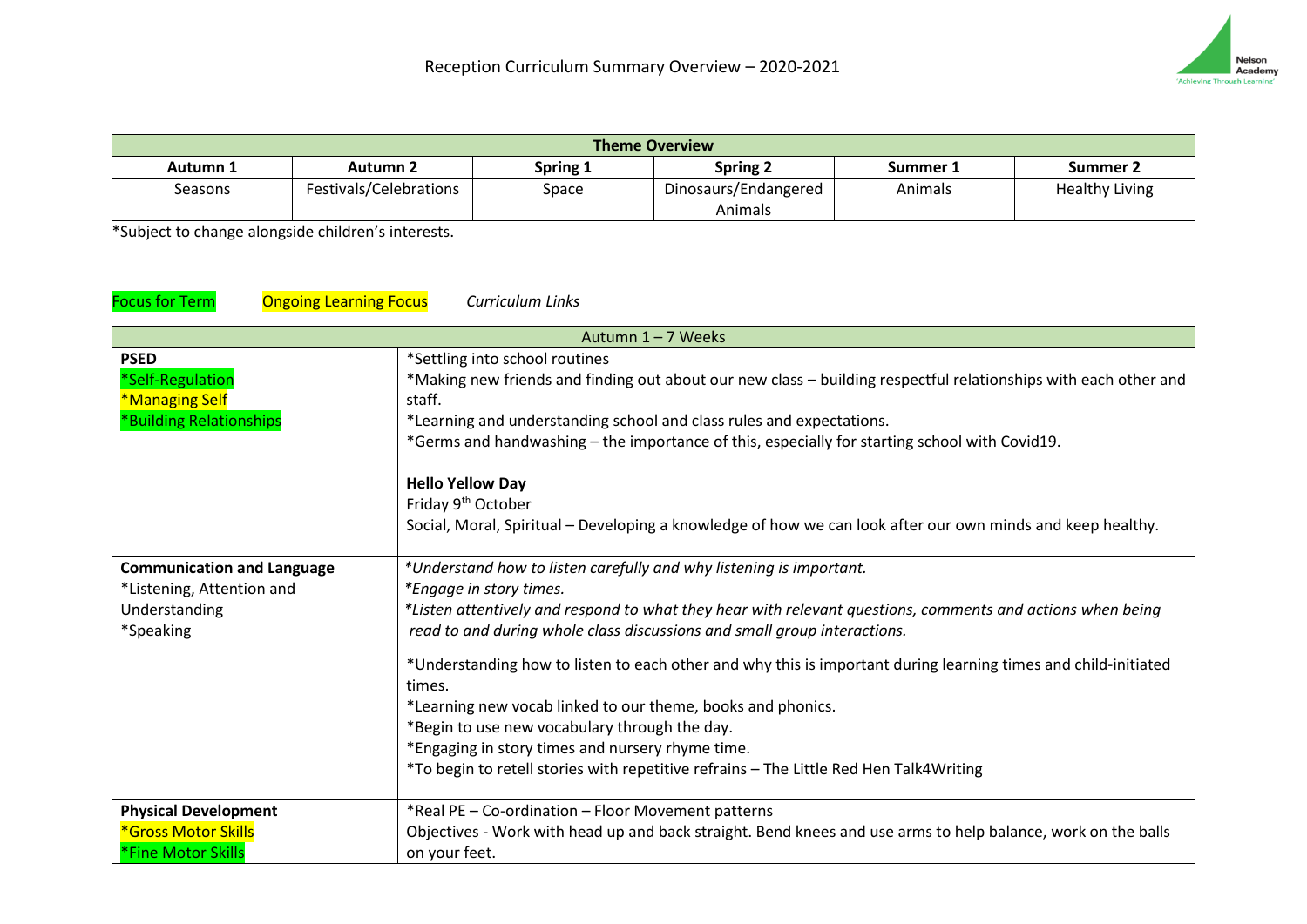

|                     | Theme - The birthday surprise.                                                                                                             |
|---------------------|--------------------------------------------------------------------------------------------------------------------------------------------|
|                     | Static Balance - one leg standing                                                                                                          |
|                     | Objectives - Head up and still, tummy tight, back straight. Use one leg and arms to help balance.                                          |
|                     | Theme - Pirate Planks                                                                                                                      |
|                     |                                                                                                                                            |
|                     | *Developing their fine motor skills using equipment such as scissors, tweezers, paintbrushes, knives and forks.                            |
|                     | *Introduction of Squiggle Whilst You Wiggle in support of this.                                                                            |
|                     | *Further developing the skills they need to manage the school day successfully, e.g. lining up, mealtimes and                              |
|                     | hygiene.                                                                                                                                   |
| Literacy            | *Phase 1/2 Phonics                                                                                                                         |
| *Comprehension      |                                                                                                                                            |
| *Word Reading       | *Say a sound for each letter in the alphabet                                                                                               |
| *Writing            | *Read individual letters by saying the sounds for them.                                                                                    |
|                     | *Write recognisable letters, most of which are correctly formed.                                                                           |
|                     | *First Full-time week - Introduce Phase 2 Phonics                                                                                          |
|                     | *Name Recognition and Writing                                                                                                              |
|                     | *Drawing and mark making                                                                                                                   |
|                     | *Demonstrate understanding of what has been read to them by retelling stories and narratives using their own                               |
|                     | words and recently introduced vocabulary.                                                                                                  |
|                     | *Anticipate (where appropriate) key events in stories.                                                                                     |
|                     | *Use and understand recently introduced vocabulary during discussions about stories, non-fiction, rhymes and<br>poems and during role play |
|                     | *Reading of daily class story - make links to phonics and White Rose Maths                                                                 |
|                     | -Duck in the Truck - Jez Alborough                                                                                                         |
|                     | - Dear Zoo - Rod Campbell                                                                                                                  |
|                     | -Monkey Puzzle -Julia Donaldson                                                                                                            |
|                     | *The Little Red Hen                                                                                                                        |
| <b>Maths</b>        | *Introduction to daily Maths Meetings                                                                                                      |
| *Number             | <b>White Rose Maths-</b>                                                                                                                   |
| *Numerical Patterns | *Getting to know me - 3 weeks - Opportunities for settling in, introducing and exploring provision in and out                              |
|                     | and getting to know the children. Understanding key times of the day, where do things belong and positional                                |
|                     | language.                                                                                                                                  |
|                     | *Just Like Me! -4 weeks - Match, sort, comparing amounts, compare size, mass and capacity, make simple                                     |
|                     | patterns.                                                                                                                                  |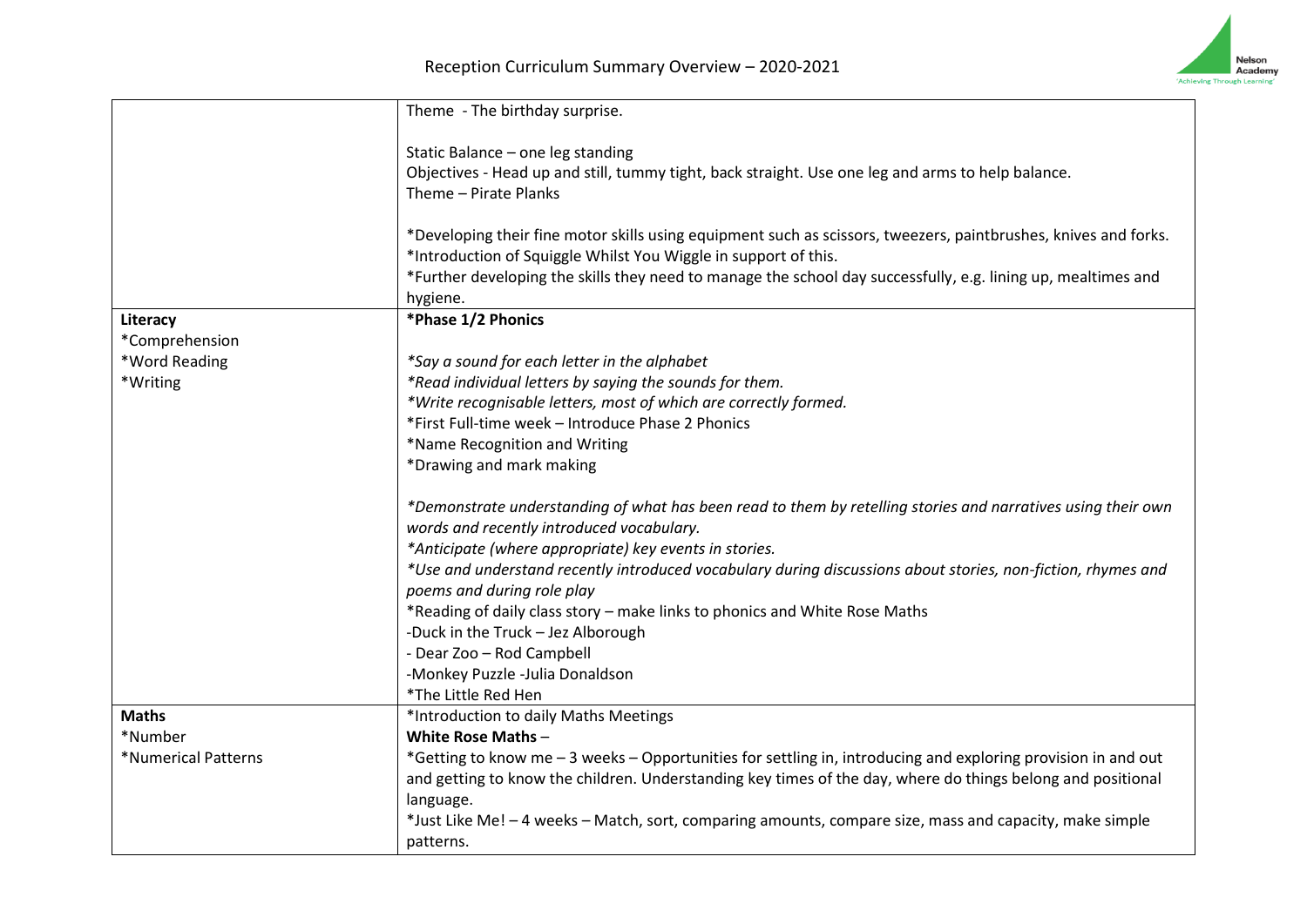

| <b>Understanding the World</b>         | *Talk about members of their immediate family and community. Talk about the lives of people around them and    |
|----------------------------------------|----------------------------------------------------------------------------------------------------------------|
| <b>*Past and Present</b>               | their roles in society.                                                                                        |
| *People, Culture and Communities       | *Name and describe people who are familiar to them.                                                            |
| <i><b>*The Natural World</b></i>       | *Know some similarities and differences between in the past and now.                                           |
|                                        | *Explore the natural world around them., making observations and drawing pictures of animals and plants.       |
|                                        | *Important changes and Seasons                                                                                 |
|                                        | * What is the weather today?                                                                                   |
|                                        | *Describing and naming the seasons. What changes can we see happening?                                         |
|                                        | *Choosing appropriate clothing for the season of Autumn.                                                       |
|                                        | Discovery RE-                                                                                                  |
|                                        | Special People What makes people special? Christianity & Judaism                                               |
|                                        | RSE 2020 Curriculum - Families - My household (if lockdown still occurring) who lives with me? My family, who  |
|                                        | is in my family but doesn't live with me? What do we like to do as a family?                                   |
|                                        |                                                                                                                |
| <b>Expressive Arts and Design</b>      | *Develop storylines in their pretend play.                                                                     |
| <i><b>*Creating with Materials</b></i> | *Explore, use, and refine a variety of artistic effects to express their ideas and feelings                    |
| *Being Imaginative and Expressive      | *Explore and engage in music making and dance, performing solo or in groups.                                   |
|                                        |                                                                                                                |
|                                        | *Self-portraits – baseline to see how many features children can represent independently. Model drawing, daily |
|                                        | Squiggle Whilst we Wiggle before Autumn 2 assessment.                                                          |
|                                        | *Colours – choosing appropriate colours for our drawings/representations.                                      |
|                                        | *Role Play area - home corner for familiar role play.                                                          |
|                                        | *Nursery Rhymes and action songs.                                                                              |
| <b>Wow Moments/Learning</b>            | *Link to Harvest Festival/Autumn and Talk4Writing of The Little Red Hen. Visit from real hens to promote       |
| <b>Opportunities</b>                   | discussions, new vocab and an excitement about the story.                                                      |

| Autumn 2 – 7 Weeks                |                                                                                          |  |
|-----------------------------------|------------------------------------------------------------------------------------------|--|
| <b>PSED</b>                       | *Continue to build constructive and respectful relationships.                            |  |
| *Self-Regulation                  | *Express their feelings and consider the feelings of others.                             |  |
| *Managing Self                    | *Learning how to regulate behaviour accordingly.                                         |  |
| <b>*Building Relationships</b>    | *Working and playing cooperatively, taking turns with others.                            |  |
|                                   | *Continuing to give focussed attention to what the teacher and others say.               |  |
| <b>Communication and Language</b> | *Ask questions to find out more and to check they understand what has been said to them. |  |
|                                   | <i>*Develop social phrases</i>                                                           |  |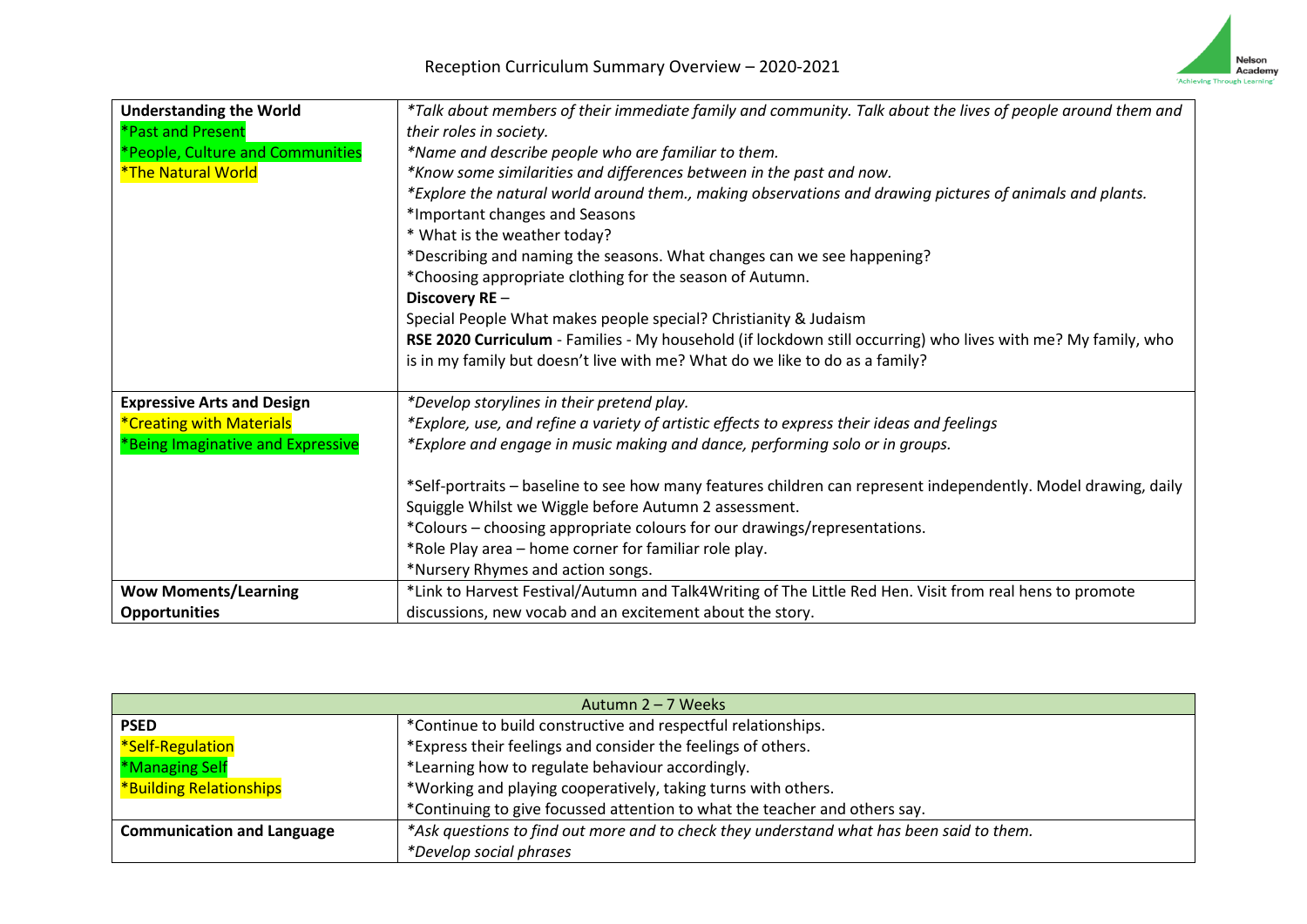

| *Listening, Attention and   | *Engage in story times.                                                                                      |
|-----------------------------|--------------------------------------------------------------------------------------------------------------|
| Understanding               | *Make comments about what they have heard and ask questions to clarify their understanding.                  |
| *Speaking                   | *Hold conversation when engaged in back-and-forth exchanges with their teacher and peers.                    |
|                             |                                                                                                              |
|                             | *Continuation of engaging with story times and learning new vocabulary.                                      |
| <b>Physical Development</b> | *Real PE - Static balance - seated                                                                           |
| <b>*Gross Motor Skills</b>  | Head up and still.                                                                                           |
| *Fine Motor Skills          | Back straight.                                                                                               |
|                             | Weight through your bottom.                                                                                  |
|                             | Bend knees for stability, use arms to balance.                                                               |
|                             | Theme - Monkey business                                                                                      |
|                             |                                                                                                              |
|                             | Static Balance - small base                                                                                  |
|                             | Feet shoulder width apart.                                                                                   |
|                             | <b>Bend Knees</b>                                                                                            |
|                             | Back straight, head up.                                                                                      |
|                             | Theme - Thembi walks the tightrope                                                                           |
|                             | *Continue to develop fine motor skills involved for pencil control, using scissors etc.                      |
|                             | *Continue with Squiggle Whilst You Wiggle or change to Dough Disco according to needs of the children.       |
| Literacy                    | *Blend sounds into words, so that they can read short words made up of known letter-sound correspondences.   |
| *Comprehension              | *Say a sound for each letter in the alphabet                                                                 |
| *Word Reading               | *Read words consistent with their phonic knowledge by sound-blending.                                        |
| *Writing                    | *Write recognisable letters, most of which are correctly formed.                                             |
|                             | *Phonics Phase 2 completed/consolidation and first 3 weeks of Phase 3 teaching.                              |
|                             | *Learning to write initial sounds and simple CVC words.                                                      |
|                             | *Labelling and short captions.                                                                               |
|                             | *Reading common exception words - linked to Letters and Sounds Programme.                                    |
|                             | *Reading simple phrases and sentences made up of words with known letters.                                   |
|                             | *Demonstrate understanding of what has been read to them by retelling stories and narratives using their own |
|                             | words and recently introduced vocabulary.                                                                    |
|                             | *Anticipate (where appropriate) key events in stories.                                                       |
|                             |                                                                                                              |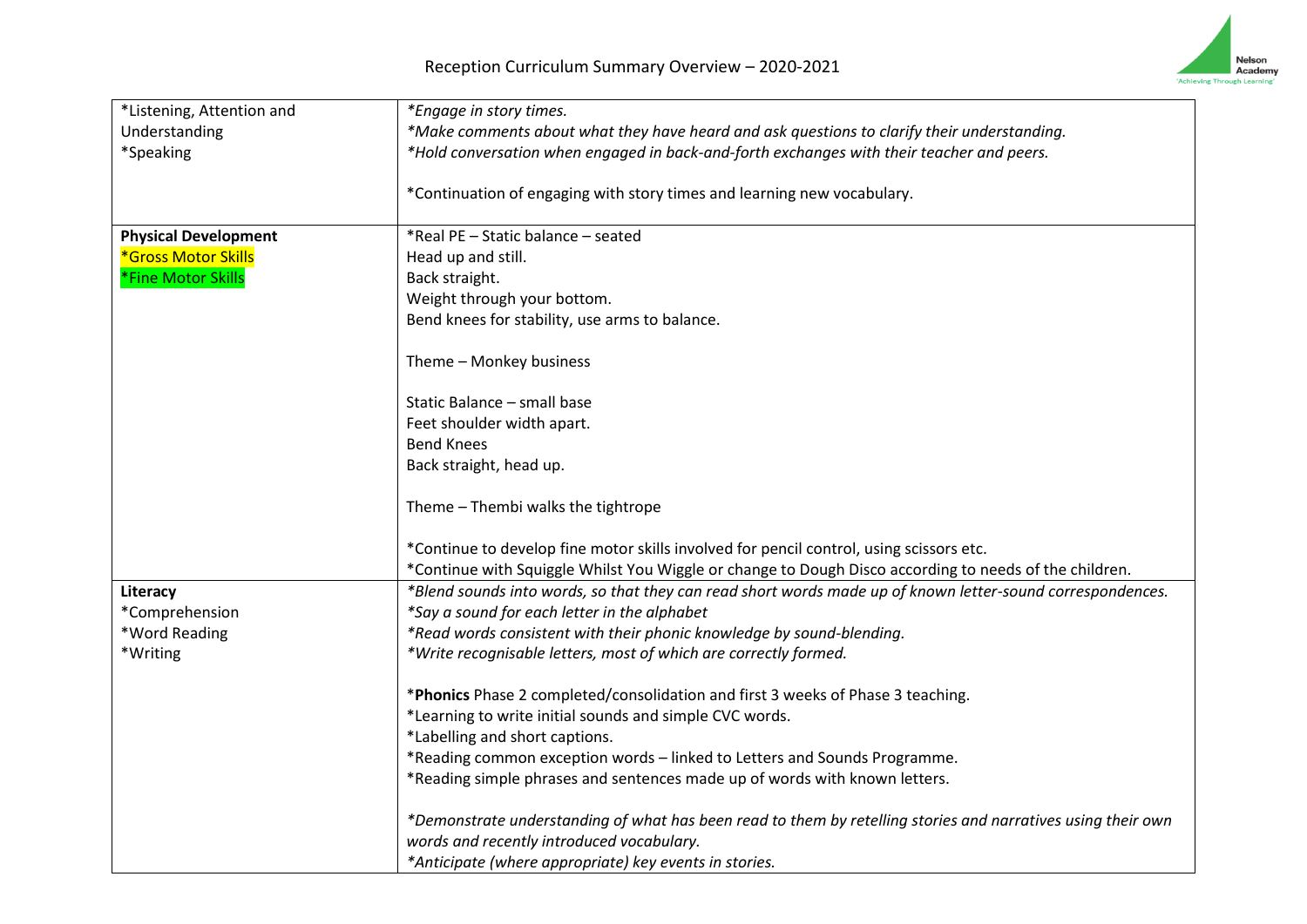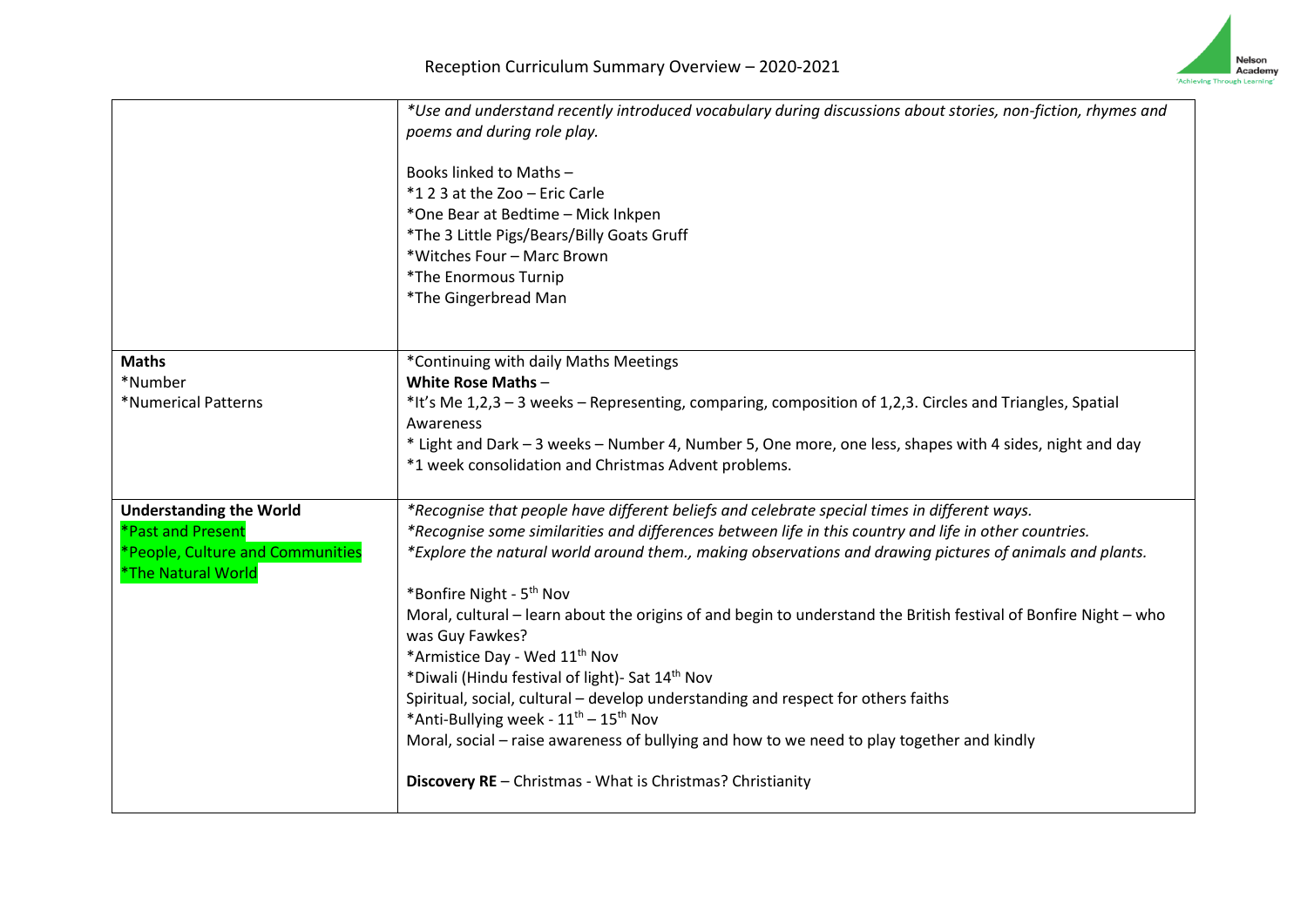

| <b>Expressive Arts and Design</b><br>*Creating with Materials<br>*Being Imaginative and Expressive | *Sing in a group or on their own, increasingly matching the pitch and following the melody.<br>*Return to and build on their previous learning, refining ideas and developing their ability to represent them<br>*Christmas sings and carols<br>* Towards end of term - What do I look like painting? Show painting they did in Sept what can they change or<br>add, maybe look in a mirror - reflecting on own learning<br>*Christmas cards |
|----------------------------------------------------------------------------------------------------|----------------------------------------------------------------------------------------------------------------------------------------------------------------------------------------------------------------------------------------------------------------------------------------------------------------------------------------------------------------------------------------------------------------------------------------------|
| <b>Wow Moments/Learning</b>                                                                        | *Pantomime Opportunities - Covid19?                                                                                                                                                                                                                                                                                                                                                                                                          |
| <b>Opportunities</b>                                                                               | *Nativity opportunities - Covid19?                                                                                                                                                                                                                                                                                                                                                                                                           |

| Spring $1 - 5$ Weeks and 4 days   |                                                                                                                                   |  |
|-----------------------------------|-----------------------------------------------------------------------------------------------------------------------------------|--|
| <b>PSED</b>                       | *Show resilience and perseverance in the face of challenge.                                                                       |  |
| *Self-Regulation                  | *Identify and moderate their own feelings socially and emotionally.                                                               |  |
| *Managing Self                    | *Be confident to try new activities                                                                                               |  |
| *Building Relationships           | *Manage own basic hygiene and personal needs.                                                                                     |  |
| <b>Communication and Language</b> |                                                                                                                                   |  |
| *Listening, Attention and         | *Articulate their ideas and thoughts in well-formed sentences.                                                                    |  |
| Understanding                     | *Connect one idea or action to another using a range of connectives.                                                              |  |
| *Speaking                         | *Engage in non-fiction books.                                                                                                     |  |
|                                   | *Listen to and talk about selected non-fiction to develop a deep familiarity with new knowledge and<br>vocabulary.                |  |
|                                   | *Participate in small group, class and one-to-one discussions, offering their own ideas, using recently<br>introduced vocabulary. |  |
|                                   | *Express their ideas and feelings about their experiences using full sentences, including use of past, present                    |  |
|                                   | and future tenses and making use of conjunctions, with modelling and support from their teacher.                                  |  |
|                                   |                                                                                                                                   |  |
|                                   | *Teaching of new vocabulary around new theme of Space                                                                             |  |
|                                   | *Engage in non-fiction books and learn the vocabulary involved as well as developing new knowledge and                            |  |
|                                   | vocabulary from the books.                                                                                                        |  |
|                                   | *Articulate their thoughts and ideas in well-formed sentences.                                                                    |  |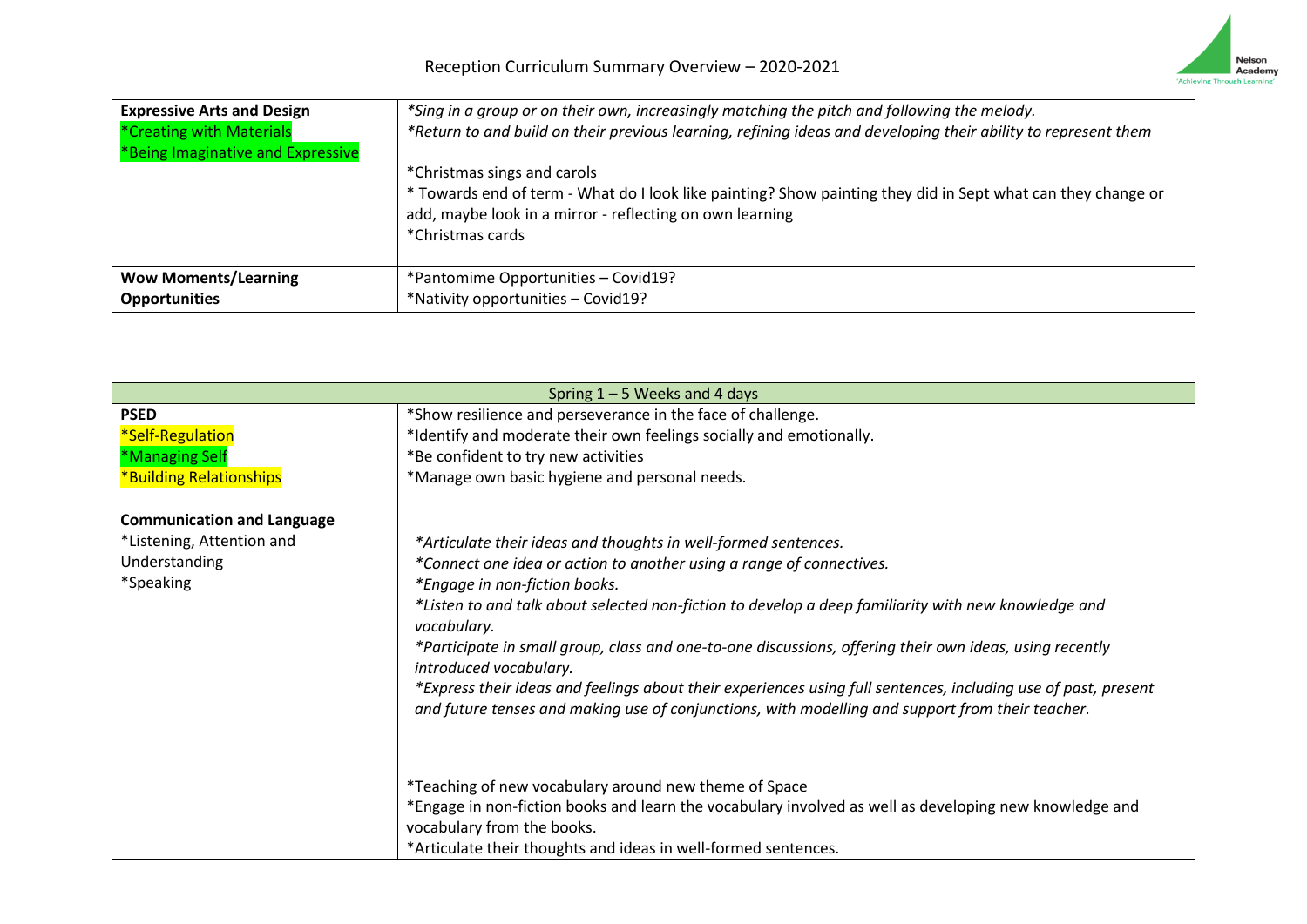

|                             | *Connecting one idea or action to another.                                                                    |
|-----------------------------|---------------------------------------------------------------------------------------------------------------|
|                             | *Participate in small group/class/one-to-one discussions, offering their own ideas.                           |
| <b>Physical Development</b> | *Real PE - Dynamic Balance                                                                                    |
| *Gross Motor Skills         | Head up and back straight.                                                                                    |
| *Fine Motor Skills          | Swing arms to help move and balance.                                                                          |
|                             | Move forwards and backwards along a fixed line with minimal wobble.                                           |
|                             | Theme - Tilly the train's big day.                                                                            |
|                             | Dynamic Balance to agility                                                                                    |
|                             | Jumping - Be able to stand with feet shoulder width apart.                                                    |
|                             | Bend knees on take off and landing.                                                                           |
|                             | Keep head up.                                                                                                 |
|                             | Swing arms to help generate height.                                                                           |
|                             | Theme - Journey to the blue planet.                                                                           |
|                             | *Continue with Dough Disco to build hand and finger muscles for writing.                                      |
|                             | *Teaching children how to use a range of tools safely in order to continue to develop fine motor skills.      |
|                             |                                                                                                               |
| Literacy                    | *Read some letter groups that each represent one sound and say sounds for them.                               |
| *Comprehension              | *Read a few common exception words matched to the school's phonic programme.                                  |
| *Word Reading               | *Say a sound for each letter in the alphabet and at least 10 digraphs.                                        |
| *Writing                    | *Read words consistent with their phonic knowledge by sound-blending.                                         |
|                             | *Read aloud simple sentences and books that are consistent with their phonic knowledge, including some        |
|                             | common *exception words.                                                                                      |
|                             | *Write recognisable letters, most of which are correctly formed.                                              |
|                             | *Spell words by identifying sounds in them and representing the sounds with a letter or letters.              |
|                             | *Continuation and completion of Phase 3 Phonics                                                               |
|                             | *Writing of short narrative Sentences - (noun and verb in place)                                              |
|                             | *Diary Writing and Sequencing - can we sequence the story of Whatever Next! Can we write a diary entry as the |
|                             | Bear?                                                                                                         |
|                             | *Concentration on forming all lower-case letters correctly and some capital letters.                          |
|                             | *Demonstrate understanding of what has been read to them by retelling stories and narratives using their own  |
|                             | words and recently introduced vocabulary.                                                                     |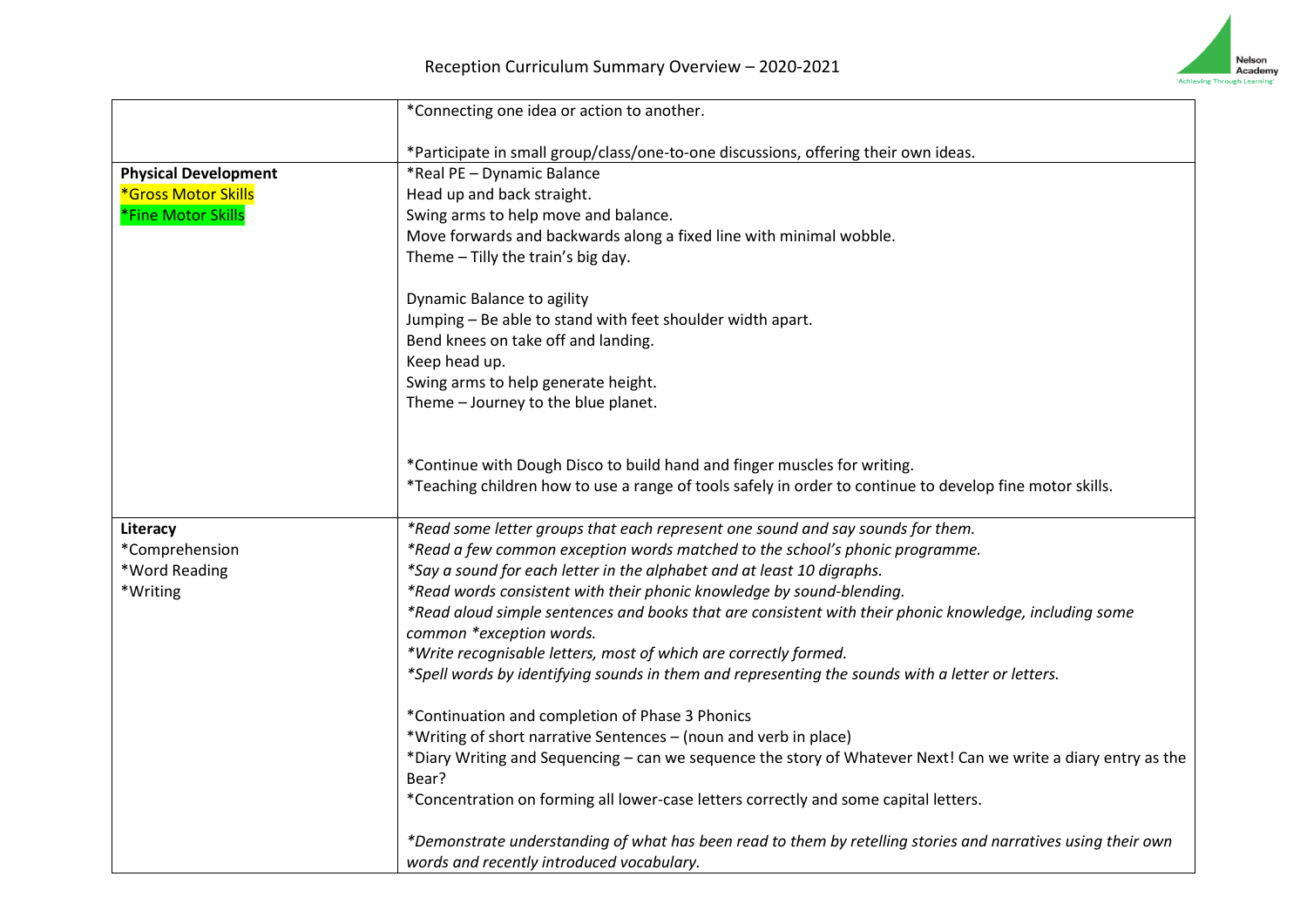

|                                                        | *Anticipate (where appropriate) key events in stories.                                                                                                                                        |
|--------------------------------------------------------|-----------------------------------------------------------------------------------------------------------------------------------------------------------------------------------------------|
|                                                        | *Use and understand recently introduced vocabulary during discussions about stories, non-fiction, rhymes and<br>poems and during role play.                                                   |
|                                                        | *Story - Whatever Next!<br>*Selection of Non-fiction books about Space                                                                                                                        |
|                                                        |                                                                                                                                                                                               |
| <b>Maths</b><br>*Number                                | *Continuing with daily Maths Meetings                                                                                                                                                         |
| *Numerical Patterns                                    | <b>White Rose Maths-</b>                                                                                                                                                                      |
|                                                        | *Alive in 5! - 3 weeks - Introducing zero, comparing numbers to 5, composition of 4 and 5. Comparing Mass and<br>Capacity.                                                                    |
|                                                        | *2 Weeks and 4 days - Growing 6, 7 and 8. Making Pairs, Combining 2 groups. Length and Height, Time.                                                                                          |
| <b>Understanding the World</b>                         | *Understand the important processes and changes in the natural world around them, including seasons and                                                                                       |
| *Past and Present                                      | changing states of matter                                                                                                                                                                     |
| *People, Culture and Communities<br>*The Natural World | *Understand the past through settings, characters and events encountered in books read in class and<br>storytelling.                                                                          |
|                                                        | *Exploring winter and the seasonal changes such as frost, hibernation across the world, linking to similarities<br>and differences to Autumn. Use of the cameras to record these differences. |
|                                                        | *Space - making links with our Seasons. Following children's lead as to their interests for either learning about<br>the Moon or planets.                                                     |
|                                                        | Learning about the past and the historical moments in Space Exploration such as the Moon Landing.                                                                                             |
|                                                        | *States - investigating liquids and solids through ice play. Can we observe and discuss melting and freezing.                                                                                 |
|                                                        | <b>Safer Internet Day</b>                                                                                                                                                                     |
|                                                        | Tues 9 <sup>th</sup> Feb                                                                                                                                                                      |
|                                                        | Social, moral – reinforce Internet Safety (discuss with children how to stay safe while on the internet)                                                                                      |
|                                                        | <b>Chinese New Year</b>                                                                                                                                                                       |
|                                                        | (Year of the Ox) Fri 12 <sup>th</sup> Feb                                                                                                                                                     |
|                                                        | Cultural, spiritual, social - develop an understanding of the Festival and traditions of Chinese New Year                                                                                     |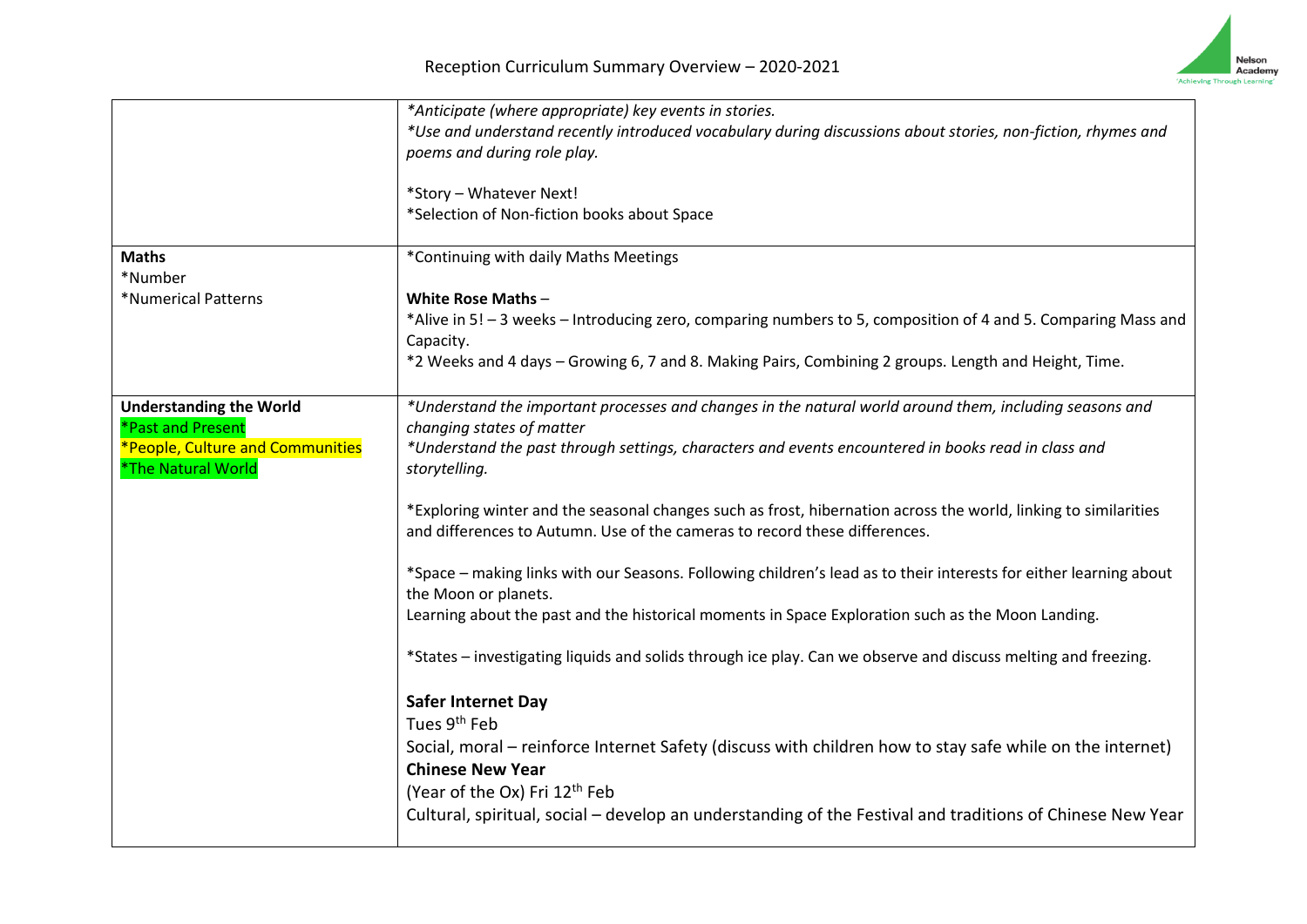

| <b>Expressive Arts and Design</b><br>*Creating with Materials | *Listen attentively, move to and talk about music, expressing their feelings and responses.                                                                    |
|---------------------------------------------------------------|----------------------------------------------------------------------------------------------------------------------------------------------------------------|
| *Being Imaginative and Expressive                             | *Chinese New Year – crafts and Chinese new year dragon dancing.<br>*Colours - looking at Primary and Secondary colours for mark making with different mediums. |
| <b>Wow Moments/Learning</b><br><b>Opportunities</b>           | Visit from an Astronaut!                                                                                                                                       |

| Spring $2 - 5$ Weeks                                                                                          |
|---------------------------------------------------------------------------------------------------------------|
| *Show understanding of their own feelings and those of others, and begin to regulate their behaviour          |
| accordingly                                                                                                   |
| *Set and work towards simple goals                                                                            |
| *Confident to try new activities,                                                                             |
| *Explain the reasons for rules                                                                                |
| *Manage own basic hygiene and personal needs                                                                  |
| *Describe events in some detail.                                                                              |
| *Use talk to help work out problems and organise thinking/activities.                                         |
| *Offer explanations for why things might happen, using new vocabulary from stories, non-fiction books, rhymes |
| and poems. - Link to this term's Wow moment - How and why are the footprints here?                            |
| *Continue to learn new vocab involved with this topic: - endangered, extinct, risk.                           |
| <b>World Book Day</b>                                                                                         |
| Thurs 4 <sup>th</sup> March                                                                                   |
| Cultural, social, spiritual - encourage enjoyment in reading.                                                 |
| *Real PE - Co-ordination - ball skills                                                                        |
| Keep tummy tight and weight through bottom.                                                                   |
| Use fingers to move the ball.                                                                                 |
| Focus on moving the ball smoothly rather than speed.                                                          |
| Theme - clowning around.                                                                                      |
|                                                                                                               |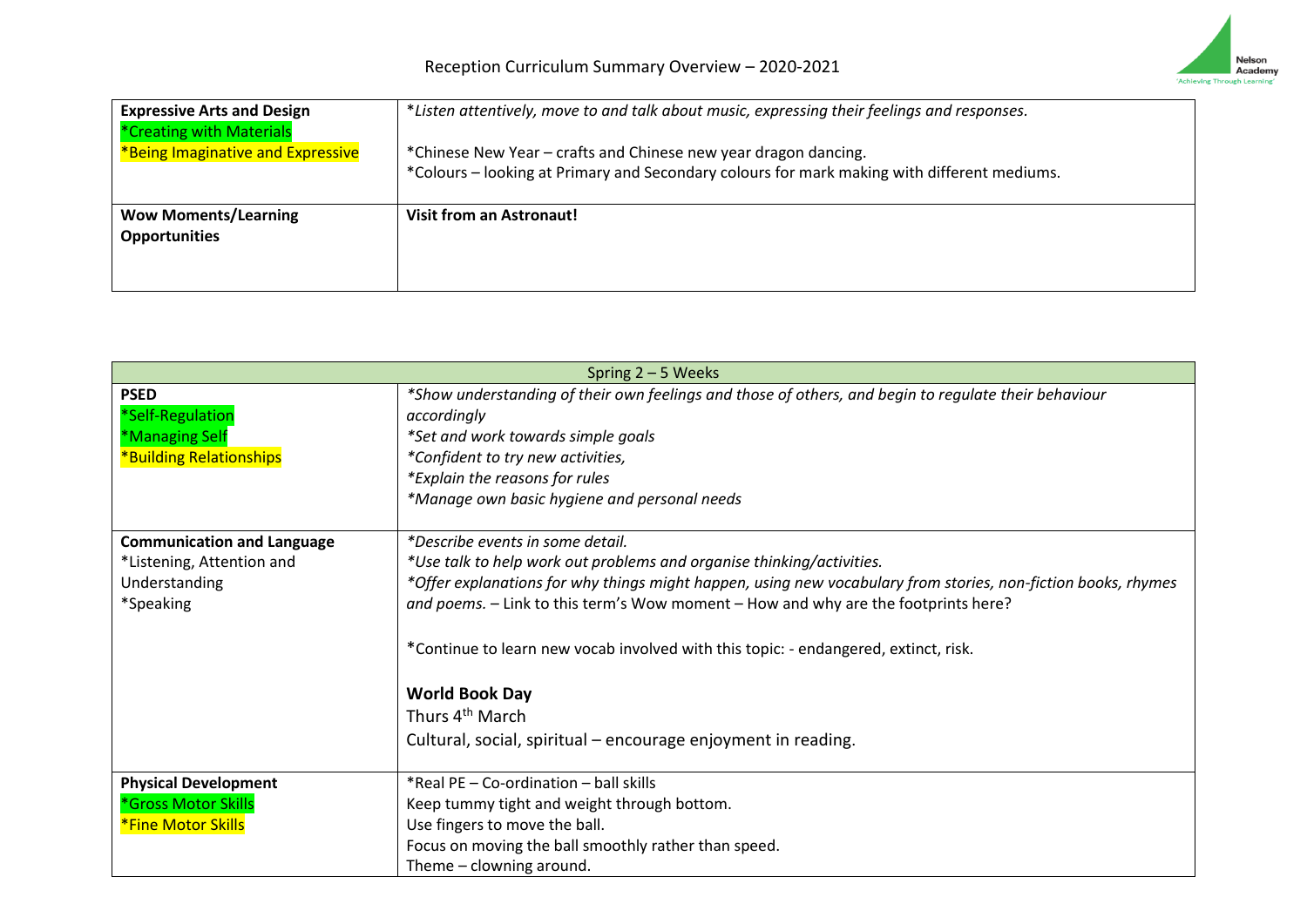|                                                         | Counter balance in pairs.<br>Keep tummy's tight.<br>Keep backs straight and head up.<br>Hold on to partners forearms.<br>Keep arms straight when leaning back.<br>Theme - Wendy's water ski challenge.                                                                                                                                                                                                                                                                                                                                                                                                                                                                                                                                 |
|---------------------------------------------------------|----------------------------------------------------------------------------------------------------------------------------------------------------------------------------------------------------------------------------------------------------------------------------------------------------------------------------------------------------------------------------------------------------------------------------------------------------------------------------------------------------------------------------------------------------------------------------------------------------------------------------------------------------------------------------------------------------------------------------------------|
|                                                         | *Develop the foundations of a handwriting style which is fast, accurate and efficient.<br>Continue to support children with a variety of fine motor skills. Use of Dough Disco to continue in the mornings.                                                                                                                                                                                                                                                                                                                                                                                                                                                                                                                            |
| Literacy<br>*Comprehension<br>*Word Reading<br>*Writing | *Write simple phrases and sentences that can be read by others.<br>*Form lower-case and capital letters correctly.<br>*Spell words by identifying the sounds and then writing the sound with letter/s.<br>*Say a sound for each letter in the alphabet and at least 10 digraphs.                                                                                                                                                                                                                                                                                                                                                                                                                                                       |
|                                                         | *Teaching of Phase 4 phonics<br>*Short narrative sentences - encourage use of punctuation (capital letter and full stop)<br>*Letter writing - with recognisable letters and words spelt phonetically, ensuring they can be read by others.                                                                                                                                                                                                                                                                                                                                                                                                                                                                                             |
|                                                         | *Read simple phrases and sentences made up of words with known letter-sound correspondences and, where<br>necessary, a few exception words.<br>*Re-read these books to build up their confidence in word reading, their fluency and their understanding and<br>enjoyment.<br>*Demonstrate understanding of what has been read to them by retelling stories and narratives using their own<br>words and recently introduced vocabulary.<br>*Anticipate (where appropriate) key events in stories.<br>*Use and understand recently introduced vocabulary during discussions about stories, non-fiction, rhymes and<br>poems and during role play.<br>*Selection of fiction and non-fiction books about dinosaurs and endangered animals. |

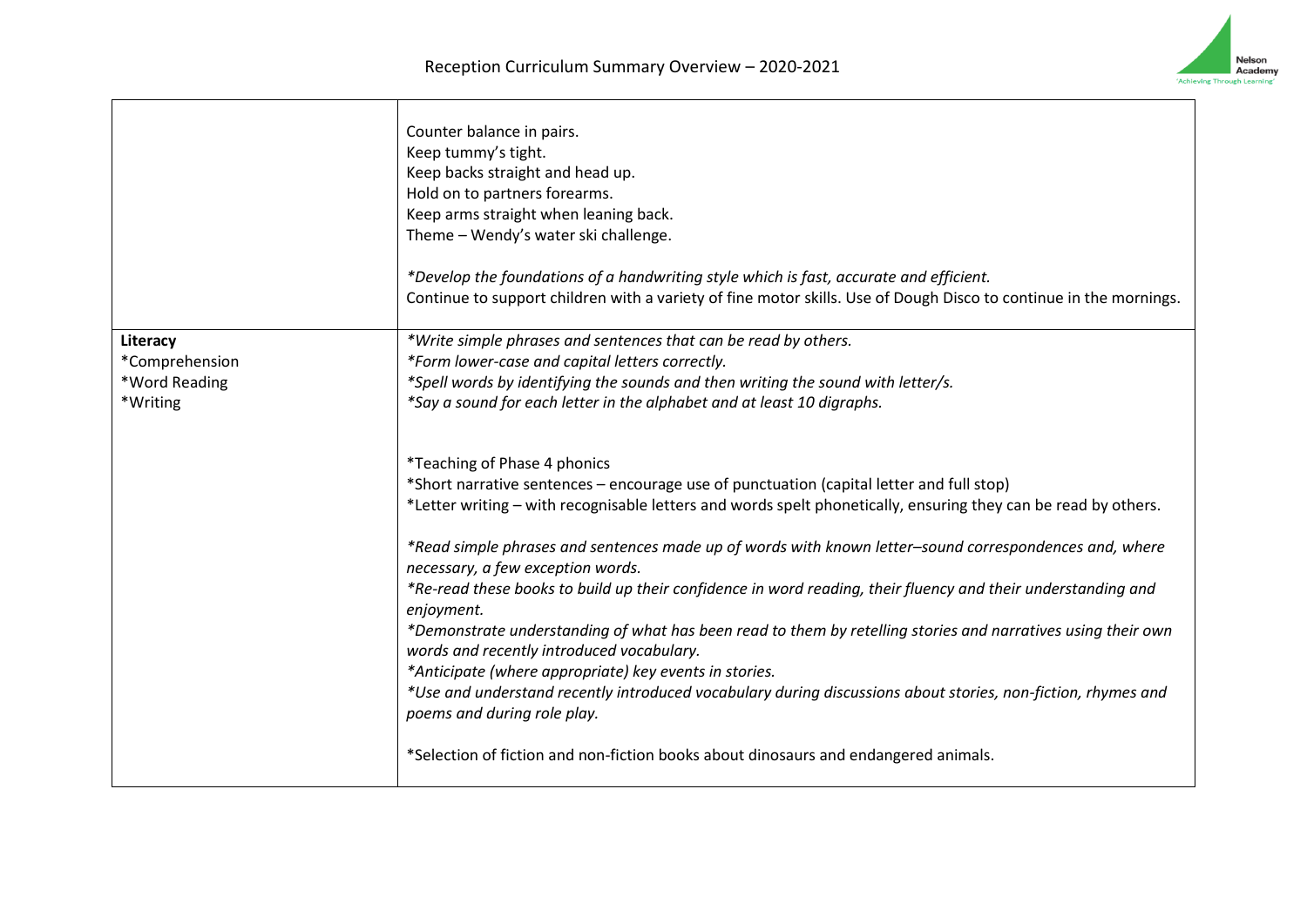

| <b>Maths</b>                      | *Continuing with daily Maths Meetings                                                                        |
|-----------------------------------|--------------------------------------------------------------------------------------------------------------|
| *Number                           | White Rose Maths-                                                                                            |
| *Numerical Patterns               | *1 week- recapping and completing Growing 6, 7 and 8 from Spring 1.                                          |
|                                   | *3 weeks - Building 9 and 10. Comparing numbers to 10. Bonds to 10. 3D shapes and Pattern(2)                 |
|                                   | *1 week - consolidation and further digging deeper.                                                          |
|                                   |                                                                                                              |
|                                   |                                                                                                              |
| <b>Understanding the World</b>    | *Recognise some environments that are different to the one in which they live.                               |
| *Past and Present                 | *Similarities and differences between the natural world around them and contrasting environments, drawing on |
| *People, Culture and Communities  | their experiences and what has been read in class                                                            |
| *The Natural World                | *Understand the past through settings, characters and events encountered in books read in class and          |
|                                   | storytelling.                                                                                                |
|                                   | *Seasons – what is the weather today. Talk about Spring and the seasonal changes that happen. New growth –   |
|                                   | links to Easter.                                                                                             |
|                                   |                                                                                                              |
|                                   | *History of dinosaurs                                                                                        |
|                                   | *Coding using the Beebots for Technology                                                                     |
|                                   | <b>Mothering Sunday</b>                                                                                      |
|                                   | Sun 14 <sup>th</sup> March                                                                                   |
|                                   | Cultural, spiritual, moral - celebrate key event, reflect on and appreciate our mothers/other significant    |
|                                   | adults in our family. Make mother's day cards                                                                |
|                                   | <b>Science week</b>                                                                                          |
|                                   | <b>Easter</b>                                                                                                |
|                                   | Sun 4 <sup>th</sup> April                                                                                    |
|                                   | Spiritual, cultural, social, moral - develop understanding of a key Christian festival                       |
|                                   | <b>Downs Syndrome Awareness Day</b>                                                                          |
|                                   | Sun 21 <sup>st</sup> March                                                                                   |
|                                   | Spiritual, cultural, social, moral - odd socks                                                               |
|                                   | Discovery RE - Easter Salvation What is Easter? Christianity                                                 |
|                                   |                                                                                                              |
| <b>Expressive Arts and Design</b> | *Create collaboratively sharing ideas, resources, and skills.                                                |
| *Creating with Materials          |                                                                                                              |
| *Being Imaginative and Expressive | *Observational drawing of footprints and eggs                                                                |
|                                   | *Making Mother's Day cards/Easter cards and crafts.                                                          |
|                                   |                                                                                                              |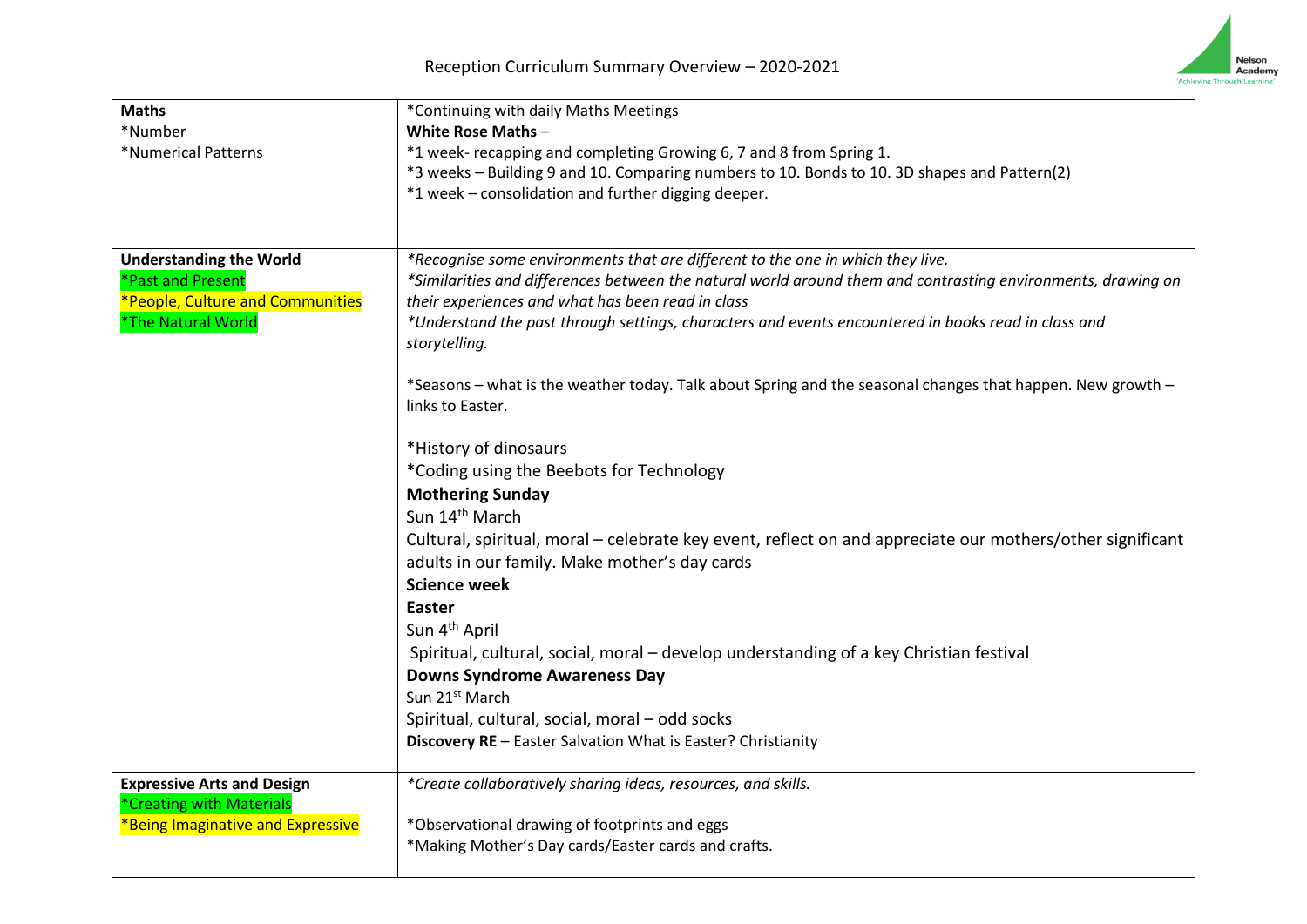

| <b>Wow Moments/Learning</b> | Entry to Dinosaur/Endangered Animals - footprints left across the classroom. Egg left in nest. |
|-----------------------------|------------------------------------------------------------------------------------------------|
| <b>Opportunities</b>        | Visit out of school (Covid Restictions?)                                                       |
|                             |                                                                                                |
|                             |                                                                                                |

| Summer 1-7 Weeks                  |                                                                                                                    |
|-----------------------------------|--------------------------------------------------------------------------------------------------------------------|
| <b>PSED</b>                       | *Think about the perspectives of others.                                                                           |
| *Self-Regulation                  | *Manage their own needs.                                                                                           |
| *Managing Self                    | *Show understanding of their own feelings and those of others, and begin to regulate their behaviour               |
| <b>*Building Relationships</b>    | accordingly                                                                                                        |
|                                   | *Set and work towards simple goals.                                                                                |
|                                   | *Confident to try new activities.                                                                                  |
|                                   | *Explain the reasons for rules                                                                                     |
|                                   | *Manage own basic hygiene and personal needs                                                                       |
|                                   |                                                                                                                    |
| <b>Communication and Language</b> | *Listen to and talk about stories to build familiarity and understanding.                                          |
| *Listening, Attention and         | *Engage in non-fiction books.                                                                                      |
| Understanding                     | *Listen to and talk about selected non-fiction to develop a deep familiarity with new knowledge and vocabulary.    |
| *Speaking                         | *Offer explanations for why things might happen, making use of recently introduced vocabulary from stories,        |
|                                   | non-fiction, rhymes and poems when appropriate.                                                                    |
|                                   | *Express their ideas and feelings about their experiences using full sentences, including use of past, present and |
|                                   | future tenses and making use of conjunctions, with modelling and support from their teacher.                       |
|                                   |                                                                                                                    |
| <b>Physical Development</b>       | *Real PE - Co-ordination with equipment.                                                                           |
| *Gross Motor Skills               | Use backswing and follow through.                                                                                  |
| <b>*Fine Motor Skills</b>         | Keep eyes focussed on ball.                                                                                        |
|                                   | Adopt good ready position. E.G wide base, weight on balls of feet.                                                 |
|                                   | Theme - John and Jasmine learn to juggle.                                                                          |
|                                   |                                                                                                                    |
|                                   | Agility - reaction and response.                                                                                   |
|                                   | Push of hard with feet.                                                                                            |
|                                   | Keep head steady and watch the ball.                                                                               |
|                                   | Drive arms to help move quickly.                                                                                   |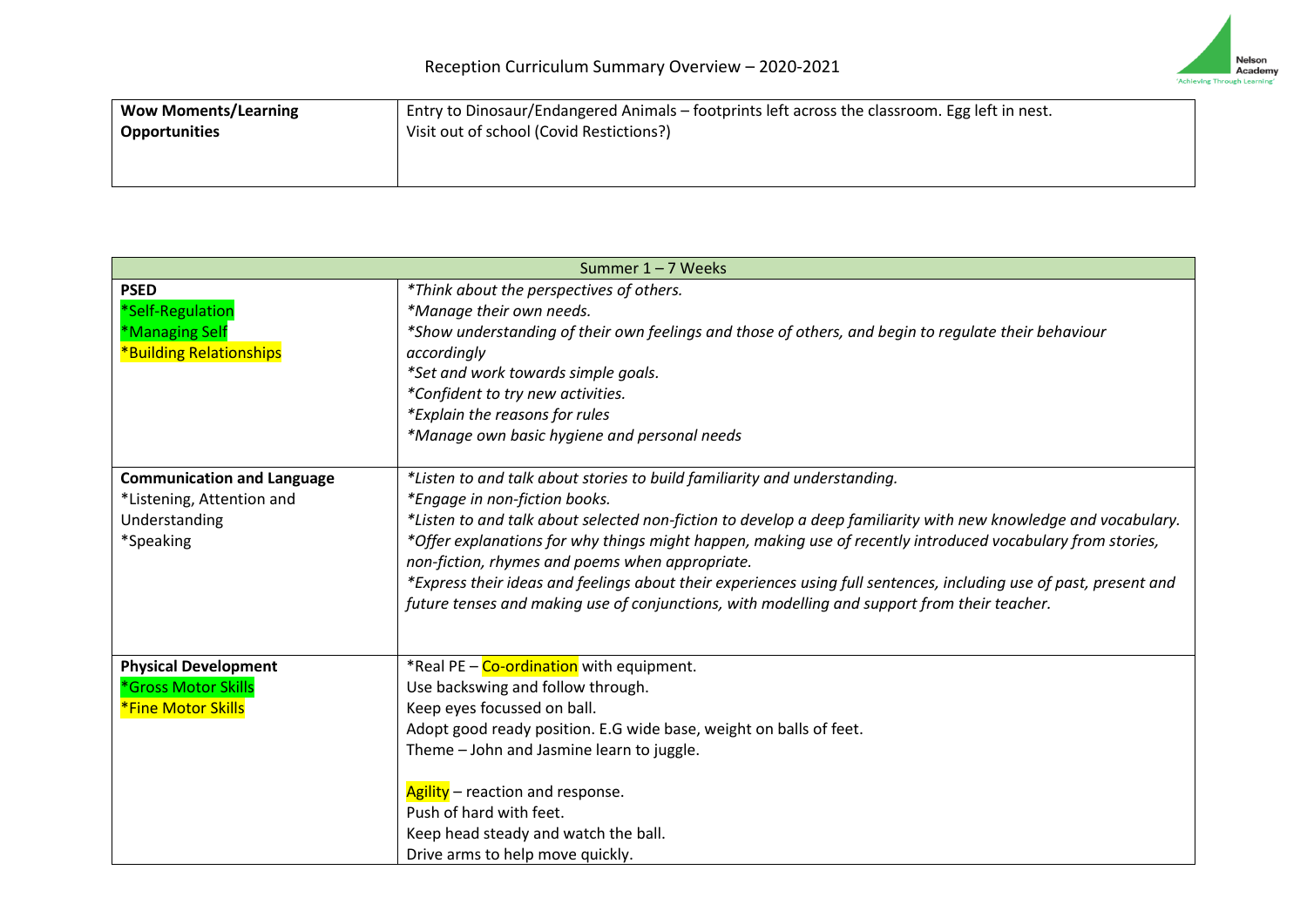

|                                  | Theme - Ringo to the rescue                                                                                                                               |
|----------------------------------|-----------------------------------------------------------------------------------------------------------------------------------------------------------|
| Literacy                         | *Write simple phrases and sentences that can be read by others.                                                                                           |
| *Comprehension                   | *Form lower-case and capital letters correctly.                                                                                                           |
| *Word Reading<br>*Writing        | *Spell words by identifying the sounds and then writing the sound with letter/s.                                                                          |
|                                  | *Short Narratives                                                                                                                                         |
|                                  | *Diary writing - with recognisable letters, punctuation and words spelt phonetically, ensuring they can be read                                           |
|                                  | by others.                                                                                                                                                |
|                                  | *Demonstrate understanding of what has been read to them by retelling stories and narratives using their own<br>words and recently introduced vocabulary. |
|                                  | *Anticipate (where appropriate) key events in stories.                                                                                                    |
|                                  | *Use and understand recently introduced vocabulary during discussions about stories, non-fiction, rhymes and<br>poems and during role play.               |
|                                  | *Read words consistent with their phonic knowledge by sound-blending.                                                                                     |
|                                  | *Read aloud simple sentences and books that are consistent with their phonic knowledge, including some                                                    |
|                                  | common exception words.                                                                                                                                   |
| <b>Maths</b>                     | *Continuing with daily Maths Meetings                                                                                                                     |
| *Number                          | <b>White Rose Maths-</b>                                                                                                                                  |
| *Numerical Patterns              | *3 weeks - On the Move                                                                                                                                    |
|                                  | *3 weeks - Superhero to 20 and beyond                                                                                                                     |
|                                  | *1 week - Consolidation                                                                                                                                   |
|                                  | *Further details yet to be released by White Rose Maths                                                                                                   |
| <b>Understanding the World</b>   | *Explore the natural world around them.                                                                                                                   |
| *Past and Present                | *Draw information from a simple map.                                                                                                                      |
| *People, Culture and Communities | *Similarities and differences between the natural world around them and contrasting environments.                                                         |
| *The Natural World               |                                                                                                                                                           |
|                                  | *Habitats - compare under the sea, farmyard, jungle, minibeasts                                                                                           |
|                                  | <b>St George's Day</b>                                                                                                                                    |
|                                  | Fri 23rd April                                                                                                                                            |
|                                  | Spiritual, cultural, moral - develop an understanding of the legend.                                                                                      |
|                                  | Discovery RE - Stories What can we learn from stories? Christianity, Islam, Hinduism, Sikhism                                                             |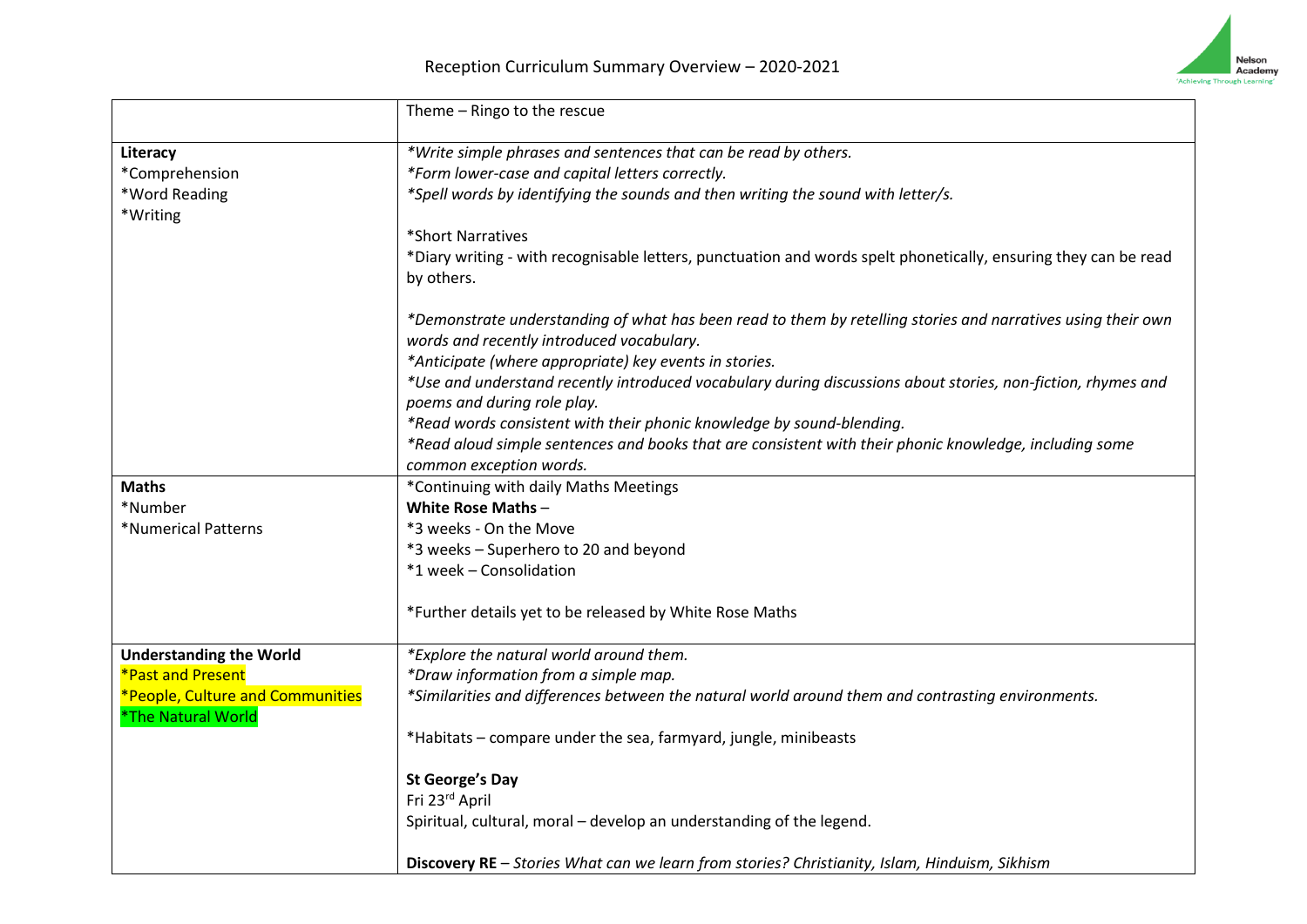

| <b>Expressive Arts and Design</b> | *Return to and build on their previous learning, refining ideas and developing their ability to represent |
|-----------------------------------|-----------------------------------------------------------------------------------------------------------|
| *Creating with Materials          |                                                                                                           |
| *Being Imaginative and Expressive | *Links to life cycles                                                                                     |
|                                   | *Creating a habitat                                                                                       |
| <b>Wow Moments/Learning</b>       |                                                                                                           |
| <b>Opportunities</b>              | Trip out of Animal Sanctuary or Sea Life Centre (Covid Restrictions?)                                     |
|                                   |                                                                                                           |
|                                   |                                                                                                           |

| Summer $2 - 6$ Weeks and 3 days   |                                                                                                                   |
|-----------------------------------|-------------------------------------------------------------------------------------------------------------------|
| <b>PSED</b>                       | *Show sensitivity to their own and to others' needs.                                                              |
| *Self-Regulation                  | *Be confident to try new activities and show independence, resilience and perseverance in the faces of challenge. |
| *Managing Self                    | *Give focused attention to what the teacher says, responding appropriately even when engaged in activity, and     |
| *Building Relationships           | show an ability to follow instructions involving several ideas or actions                                         |
| <b>Communication and Language</b> | *Retell the story once they developed a deep familiarity with the text – some exact repeated refrains and some    |
| *Listening, Attention and         | in their own words.                                                                                               |
| Understanding                     | *Use new vocabulary in new contexts.                                                                              |
| *Speaking                         | *Express their ideas and feelings about their experiences using full sentences, including use of                  |
|                                   | past/present/future tenses and making use of conjunctions, as modelled by the teacher                             |
|                                   |                                                                                                                   |
| <b>Physical Development</b>       | *Real PE - Sports day athletic activities.                                                                        |
| *Gross Motor Skills               | Throwing skills.                                                                                                  |
| <b>*Fine Motor Skills</b>         | Sprinting and hurdles.                                                                                            |
|                                   |                                                                                                                   |
|                                   | Use all agility and reaction/response skills learnt.                                                              |
|                                   |                                                                                                                   |
|                                   | Adopt good ready position. E.G wide base, weight on balls of feet.                                                |
|                                   |                                                                                                                   |
|                                   | *Know and talk about the different factors that support their overall health and wellbeing: regular physical      |
|                                   | activity, healthy eating, toothbrushing, sensible amounts of 'screen time', having a good sleep routine, being a  |
|                                   | safe pedestrian.                                                                                                  |
|                                   |                                                                                                                   |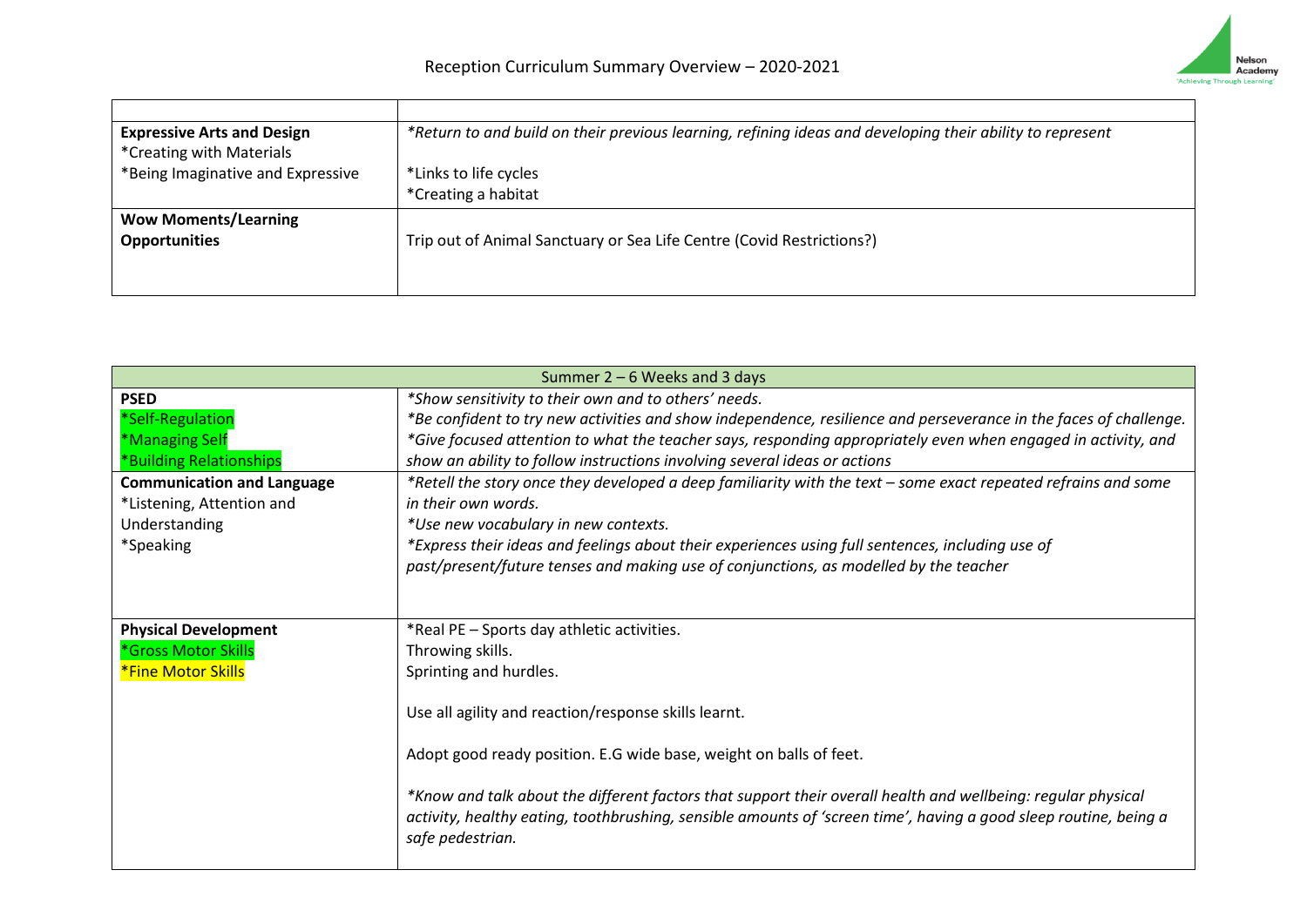

|                                                                      | Link to Healthy Living Week.                                                                                                                               |
|----------------------------------------------------------------------|------------------------------------------------------------------------------------------------------------------------------------------------------------|
| Literacy                                                             | *Write short sentences with words with known letter-sound correspondences using a capital letter and full stop.                                            |
| *Comprehension                                                       | *Re-read what they have written to check that it makes sense.                                                                                              |
| *Word Reading<br>*Writing                                            | *Write simple phrases and sentences that can be read by others.                                                                                            |
|                                                                      | *Recount of my school year                                                                                                                                 |
|                                                                      | *Instructions - how to grow healthy foods                                                                                                                  |
|                                                                      | *Demonstrate understanding of what has been read to them by retelling stories and narratives using their own<br>words and recently introduced vocabulary.  |
|                                                                      | *Anticipate (where appropriate) key events in stories.                                                                                                     |
|                                                                      | *Use and understand recently introduced vocabulary during discussions about stories, non-fiction, rhymes and<br>poems and during role play.                |
|                                                                      | *Read words consistent with their phonic knowledge by sound-blending.                                                                                      |
|                                                                      | *Read aloud simple sentences and books that are consistent with their phonic knowledge, including some<br>common exception words.                          |
| <b>Maths</b>                                                         | *Continuing with daily Maths Meetings                                                                                                                      |
| *Number                                                              | White Rose Maths-                                                                                                                                          |
| *Numerical Patterns                                                  | *3 weeks - First, then, Now -                                                                                                                              |
|                                                                      | *3 weeks - Find My Pattern -                                                                                                                               |
|                                                                      | *Further details yet to be released by White Rose Maths                                                                                                    |
| <b>Understanding the World</b>                                       | *Explain similarities and differences between life in this country and life in other countries.                                                            |
| <b>*Past and Present</b>                                             | *Comment on images of familiar situations in the past.                                                                                                     |
| *People, Culture and Communities<br><i><b>*The Natural World</b></i> | *Compare and contrast characters from stories, including figures from the past.                                                                            |
|                                                                      | *Seasons – what is the weather today? What clothing and extra protection do we need in the sun. Discuss                                                    |
|                                                                      | seasonal changes and the similarities and differences with Spring.                                                                                         |
|                                                                      | <b>Father's Day</b>                                                                                                                                        |
|                                                                      | Sun 20 <sup>th</sup> June                                                                                                                                  |
|                                                                      | Cultural, spiritual, moral - celebrate key event, reflect on and appreciate our fathers/other significant adults in<br>our family. Make father's day cards |